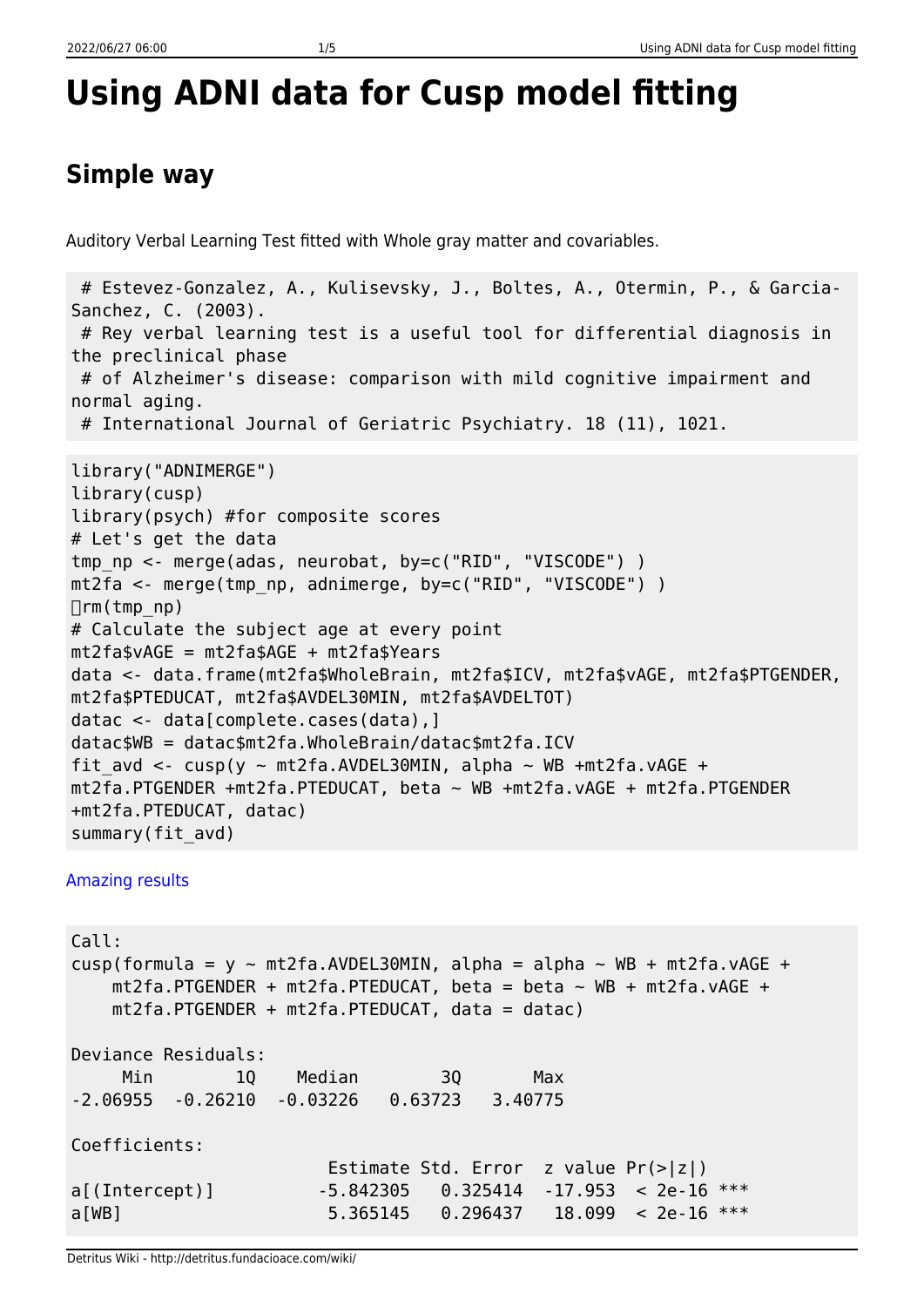Last update:<br>2020/08/04 10:45 2020/08/04 10:45 neuroimagen:adni\_cusp http://detritus.fundacioace.com/wiki/doku.php?id=neuroimagen:adni\_cusp&rev=1450100459

| a[mt2fa.vAGE]                                                     | 0.004777                                                 | 0.002000           | 2.388          | $0.0169$ * |            |  |  |
|-------------------------------------------------------------------|----------------------------------------------------------|--------------------|----------------|------------|------------|--|--|
| a[mt2fa.PTGENDERFemale]                                           | 0.364218                                                 | 0.026875           | 13.552         | $< 2e-16$  | ***        |  |  |
| a[mt2fa.PTEDUCAT]                                                 | 0.078235                                                 | 0.005217           | 14.995         | $< 2e-16$  | ***        |  |  |
| b[(Intercept)]                                                    | 7.001814                                                 | 0.509934           | 13.731         | $< 2e-16$  | $***$      |  |  |
| b[WB]                                                             | $-5.970685$                                              | 0.470236           | $-12.697$      | $< 2e-16$  | ***        |  |  |
| b[mt2fa.vAGE]                                                     | $-0.026695$                                              | 0.003309           | $-8.069$       | 7.11e-16   | $***$      |  |  |
| b[mt2fa.PTGENDERFemale] 0.395185                                  |                                                          | 0.044766           | 8.828          | $< 2e-16$  | ***        |  |  |
| b[mt2fa.PTEDUCAT]                                                 | 0.033672                                                 | 0.008002           | 4.208 2.58e-05 |            | $***$      |  |  |
| w[(Intercept)]                                                    | $-1.763659$                                              | 0.012301           | $-143.381$     | $< 2e-16$  | $***$      |  |  |
| $w[mt2fa.AVDEL30MIN]$ 0.257004                                    |                                                          | 0.001838           | 139.800        | $< 2e-16$  | $***$      |  |  |
|                                                                   |                                                          |                    |                |            |            |  |  |
| Signif. codes:                                                    | $0$ '***' $0.001$ '**' $0.01$ '*' $0.05$ '.' $0.1$ ' ' 1 |                    |                |            |            |  |  |
|                                                                   |                                                          |                    |                |            |            |  |  |
|                                                                   |                                                          |                    |                |            |            |  |  |
| Null deviance: 8677.7 on 6754                                     |                                                          | degrees of freedom |                |            |            |  |  |
| Linear deviance: 110910.4                                         | on 6749                                                  | degrees of freedom |                |            |            |  |  |
| Logist deviance:                                                  | <b>NA</b><br><b>NA</b><br>on                             | degrees of freedom |                |            |            |  |  |
| Delay deviance: 3610.5                                            | on 6743                                                  | degrees of freedom |                |            |            |  |  |
|                                                                   |                                                          |                    |                |            |            |  |  |
|                                                                   | R.Squared logLik npar AIC                                |                    | AICc           |            | <b>BIC</b> |  |  |
| Linear model 0.1557933 -19036.661    6 38085.32 38085.33 38126.23 |                                                          |                    |                |            |            |  |  |
| Cusp model 0.6142339 -7321.477 12 14666.95 14667.00 14748.77      |                                                          |                    |                |            |            |  |  |
|                                                                   |                                                          |                    |                |            |            |  |  |
| Note: R. Squared for cusp model is Cobb's pseudo-R^2. This value  |                                                          |                    |                |            |            |  |  |
| can become negative.                                              |                                                          |                    |                |            |            |  |  |
|                                                                   |                                                          |                    |                |            |            |  |  |
| Chi-square test of linear vs. cusp model                          |                                                          |                    |                |            |            |  |  |
|                                                                   |                                                          |                    |                |            |            |  |  |
|                                                                   |                                                          |                    |                |            |            |  |  |
| $X$ -squared = 2.343e+04, df = 6, p-value = 0                     |                                                          |                    |                |            |            |  |  |
| Number of optimization iterations: 40                             |                                                          |                    |                |            |            |  |  |
|                                                                   |                                                          |                    |                |            |            |  |  |

### **Z-scores**

Now let's compare the weights of each variable on the model. We need to translate everything to zscores (or just do another linear transformation that carry every thing to comparable values)

```
datac$zWB = (datac$WB - mean(datac$WB))/sd(datac$WB)
datac$zAge = (datac$mt2fa.vAGE -
mean(datac$mt2fa.vAGE))/sd(datac$mt2fa.vAGE)
datac$zEduc = (datac$mt2fa.PTEDUCAT -
mean(datac$mt2fa.PTEDUCAT))/sd(datac$mt2fa.PTEDUCAT)
datac$zAVD = (datac$mt2fa.AVDEL30MIN -
mean(datac$mt2fa.AVDEL30MIN))/sd(datac$mt2fa.AVDEL30MIN)
fit avd z \leq -cusp(y \sim zAVD, alpha \sim zWB + zAge + mt2fa.PTGENDER + zEduc,beta \sim zWB +zAge + mt2fa.PTGENDER + zEduc, datac)
summary(fit avd z)
```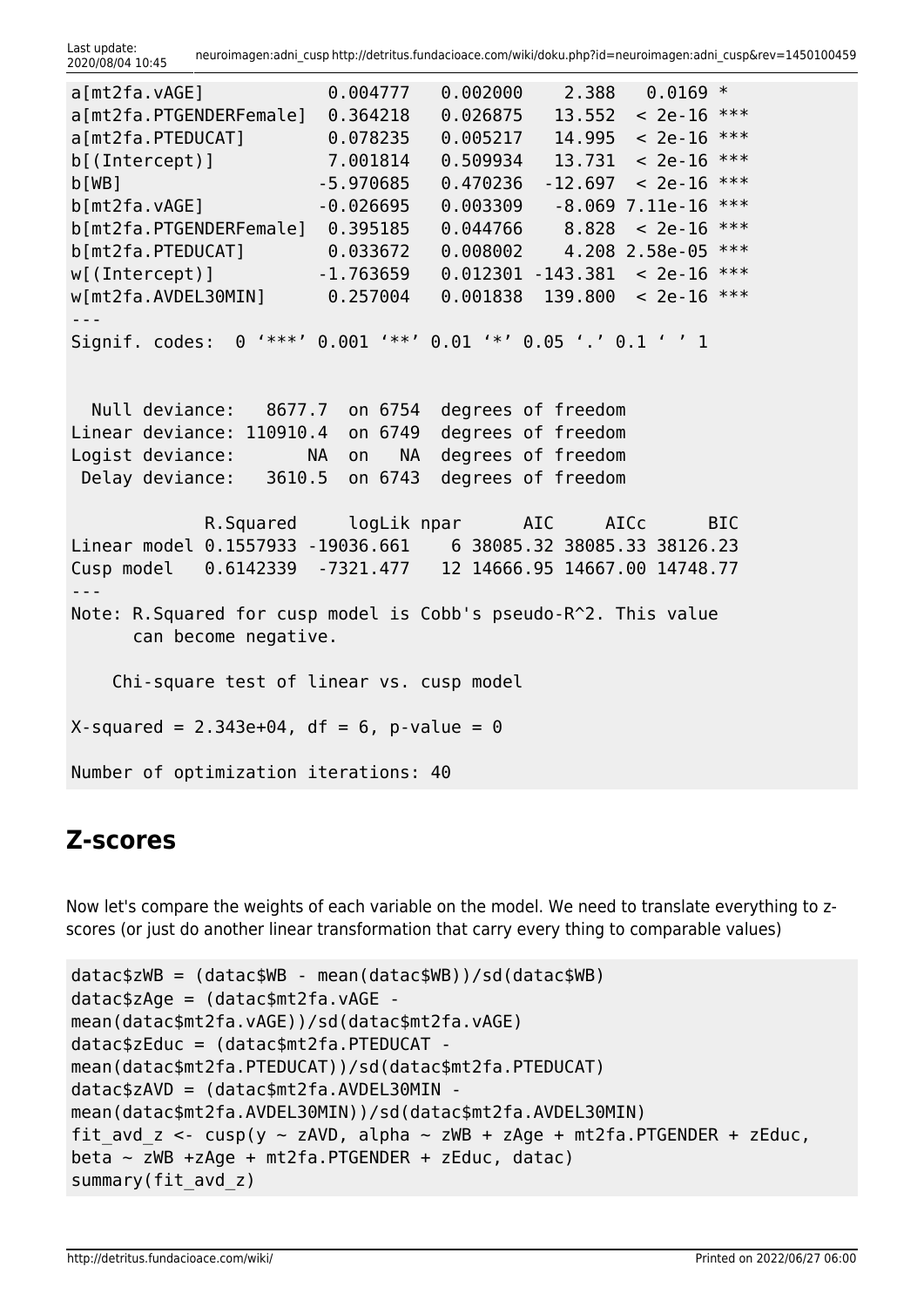[The results are of course the same but the coefficients must be meaningful now,](#page--1-0)

| Coefficients:                         |                    |                                                   |                  |                       |
|---------------------------------------|--------------------|---------------------------------------------------|------------------|-----------------------|
|                                       |                    | Estimate Std. Error z value $Pr(> z )$            |                  |                       |
| $a$ [(Intercept)]                     | $-0.708321$        | 0.023240                                          | $-30.478$        | ***<br>$< 2e-16$      |
| a[zWB]                                | 0.290456           | 0.016048                                          | 18.099           | ***<br>$< 2e-16$      |
| a[zAge]                               | 0.034254           | 0.014342                                          | 2.388            | 0.0169<br>$\ast$      |
| a[mt2fa.PTGENDERFemale]               | 0.364218           | 0.026875                                          | 13.552           | ***<br>$< 2e-16$      |
| a[zEduc]                              | 0.223024           | 0.014873                                          | 14.995           | ***<br>$< 2e-16$      |
| $b$ [(Intercept)]                     | 1.603759           | 0.046739                                          | 34,313           | ***<br>$< 2e-16$      |
| $b$ [ zWB]                            | $-0.323238$        | 0.025457                                          | $-12.697$        | ***<br>$< 2e-16$      |
| b[zAge]                               | $-0.191434$        | 0.023726                                          | $-8.069$         | ***<br>7.11e-16       |
| b[mt2fa.PTGENDERFemale]               | 0.395185           | 0.044766                                          | 8.828            | ***<br>$< 2e-16$      |
| b[zEduc]                              | 0.095988           | 0.022812                                          |                  | ***<br>4.208 2.58e-05 |
| $w[$ (Intercept)]                     | $-0.688350$        | 0.009603                                          | $-71.682$        | ***<br>$< 2e-16$      |
| w[zAVD]                               | 1.133500           | 0.008108 139.800                                  |                  | ***<br>$< 2e-16$      |
|                                       |                    |                                                   |                  |                       |
| $1***1$<br>Signif. codes:<br>$\Theta$ | $1 * * 1$<br>0.001 | $\rightarrow$ $\rightarrow$ $\rightarrow$<br>0.01 | $0.05$ '.' $0.1$ |                       |

### **Composite scores**

First I'm going to try another NP test (Recognition)

fit avr <- cusp(y ~ zAVR, alpha ~ zWB + zAge + mt2fa.PTGENDER + zEduc, beta ~ zWB +zAge + mt2fa.PTGENDER + zEduc, datac)

[and this is not so good but still an improvement is done](#page--1-0)

```
> summary(fit_avr)
Call:
cusp(formula = y \sim zAVR, alpha = alpha \sim zWB + zAge + mt2fa.PTGENDER +
   zEduc, beta = beta \sim zWB + zAge + mt2fa.PTGENDER + zEduc,
   data = data)
Deviance Residuals:
    Min 1Q Median 3Q Max
-3.3337 -0.8146 -0.1929 0.2446 2.5763
Coefficients:
                    Estimate Std. Error z value Pr(>|z|)
a[(Intercept)] 0.74119 0.02784 26.625 < 2e-16 ***
a[zWB] 0.40520 0.01943 20.854 < 2e-16 ***
a[zAge] 0.08352 0.01681 4.967 6.79e-07 ***
a[mt2fa.PTGENDERFemale] -0.09332 0.03128 -2.983 0.00285 **
a[zEduc] 0.10035 0.01495 6.713 1.91e-11 ***
b[(Intercept)] 1.09138 0.05476 19.932 < 2e-16 ***
b[zWB] 0.02940 0.02921 1.007 0.31416
b[zAge] 0.11858 0.02729 4.345 1.39e-05 ***
```
Detritus Wiki - http://detritus.fundacioace.com/wiki/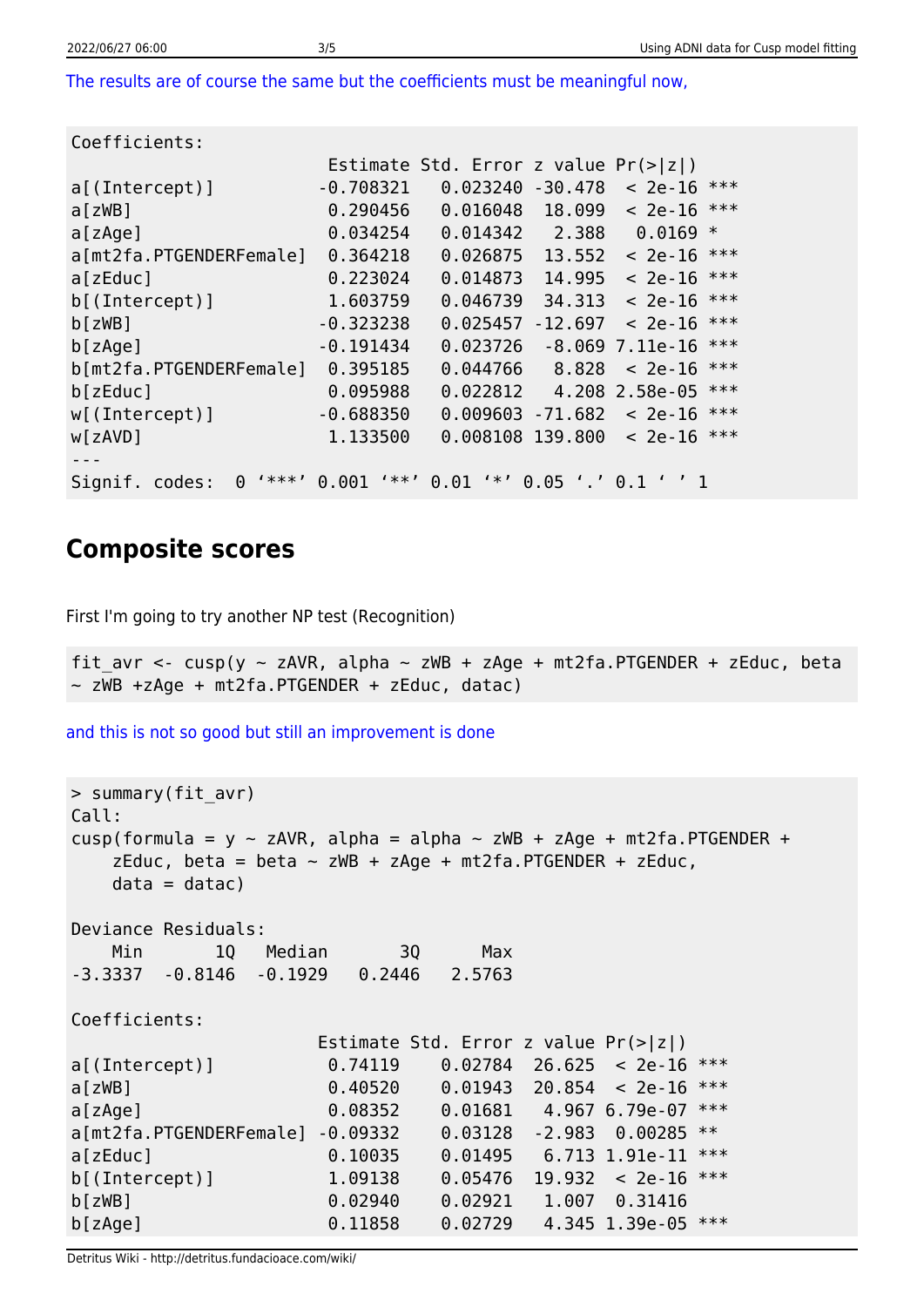Last update:<br>2020/08/04 10:45 2020/08/04 10:45 neuroimagen:adni\_cusp http://detritus.fundacioace.com/wiki/doku.php?id=neuroimagen:adni\_cusp&rev=1450100459

```
b[mt2fa.PTGENDERFemale] 0.53540 0.04991 10.726 < 2e-16 ***
b[zEduc] 0.11832 0.02474 4.782 1.74e-06 ***
w[(Intercept)] 0.71871 0.01153 62.322 < 2e-16 ***
w[zAVR] 0.99105 0.00889 111.482 < 2e-16 ***
---
Signif. codes: 0 '***' 0.001 '**' 0.01 '*' 0.05 '.' 0.1 ' ' 1
  Null deviance: 6633.7 on 6754 degrees of freedom
Linear deviance: 5952.1 on 6749 degrees of freedom
Logist deviance: NA on NA degrees of freedom
 Delay deviance: 5049.6 on 6743 degrees of freedom
            R.Squared logLik npar AIC AICc BIC
Linear model 0.1187225 -9157.572 6 18327.14 18327.16 18368.05
Cusp model 0.3758839 -7966.518 12 15957.04 15957.08 16038.85
---
Note: R.Squared for cusp model is Cobb's pseudo-R^2. This value
      can become negative.
    Chi-square test of linear vs. cusp model
X-squared = 2382, df = 6, p-value = 0
Number of optimization iterations: 38
```
Now, let's try a composite score

```
gfam <- data.frame(datac$zAVD, datac$zAVR)
famod <- fa(gfam, scores="regression")
datac$cs <- famod$scores
fit cs <- cusp(y ~ cs, alpha ~ zWB + zAge + mt2fa.PTGENDER + zEduc, beta ~
zWB +zAge + mt2fa.PTGENDER + zEduc, datac)
```
[And we get very bad fit result](#page--1-0)

```
> summary(fit_cs)
Call:
cusp(formula = y \sim cs, alpha = alpha \sim zWB + zAge + mt2fa.PTGENDER +
   zEduc, beta = beta \sim zWB + zAge + mt2fa.PTGENDER + zEduc,
   data = data)
Deviance Residuals:
    Min 1Q Median 3Q Max
-2.9864 -0.5145 0.0386 0.5796 2.8034
Coefficients:
                         Estimate Std. Error z value Pr(>|z|)
```